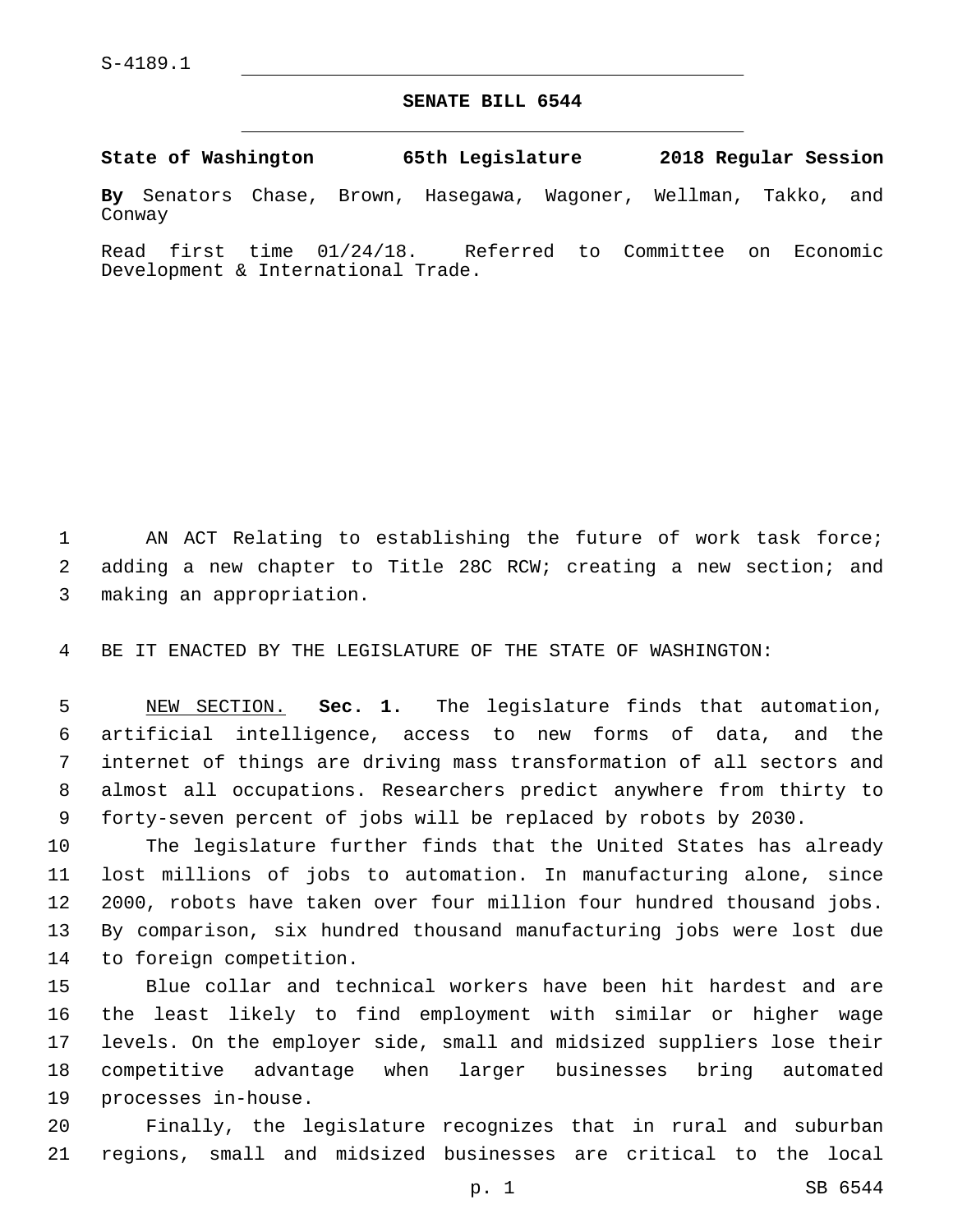economy. When these businesses close, they are unlikely to be replaced quickly by enterprises that can absorb dislocated workers 3 and middle class wages.

 NEW SECTION. **Sec. 2.** (1) The future of work task force is established to:

 (a) Inventory and periodically assess trends and factors that are current or potential drivers of transformation of industries and work 8 in Washington;

 (b) Identify policies and practices that will help Washington's businesses, workers, and communities thrive economically, while responding to rapid changes in technology, workplace practices, 12 environmental and security issues, and global interdependence;

 (c) Recommend mechanisms and structures for sustainable industry sector partnerships through which employers and workers can collaborate to support their sector's growth in Washington; and

 (d) Create a policy framework that supports a talent development 17 pipeline and lifelong learning structure that:

 (i) Prepares Washington's young people to navigate careers and 19 workplaces of the future;

 (ii) Helps workers keep their skills up-to-date or retrain for new careers when needed;

 (iii) Enables attainment of credentials that are portable, 23 transferable, and cost and time efficient;

 (iv) Provides opportunities for instructional staff to keep pace with changes in their disciplines and related occupations; and

 (v) Allows for collaborative applied research between businesses, instructional staff, and students to learn concurrently about new 28 technology and assist companies with adoption.

29 (2) The task force must consist of:

 (a) Two members from the house of representatives, with one member appointed from each of the two major caucuses of the house of representatives by the speaker of the house of representatives and 33 the minority leader of the house of representatives;

 (b) Two members from the senate, with one member appointed from each of the two major caucuses of the senate by the majority leader 36 and minority leader of the senate; and

 (c) Six business and six labor representatives appointed by the workforce training and education coordinating board.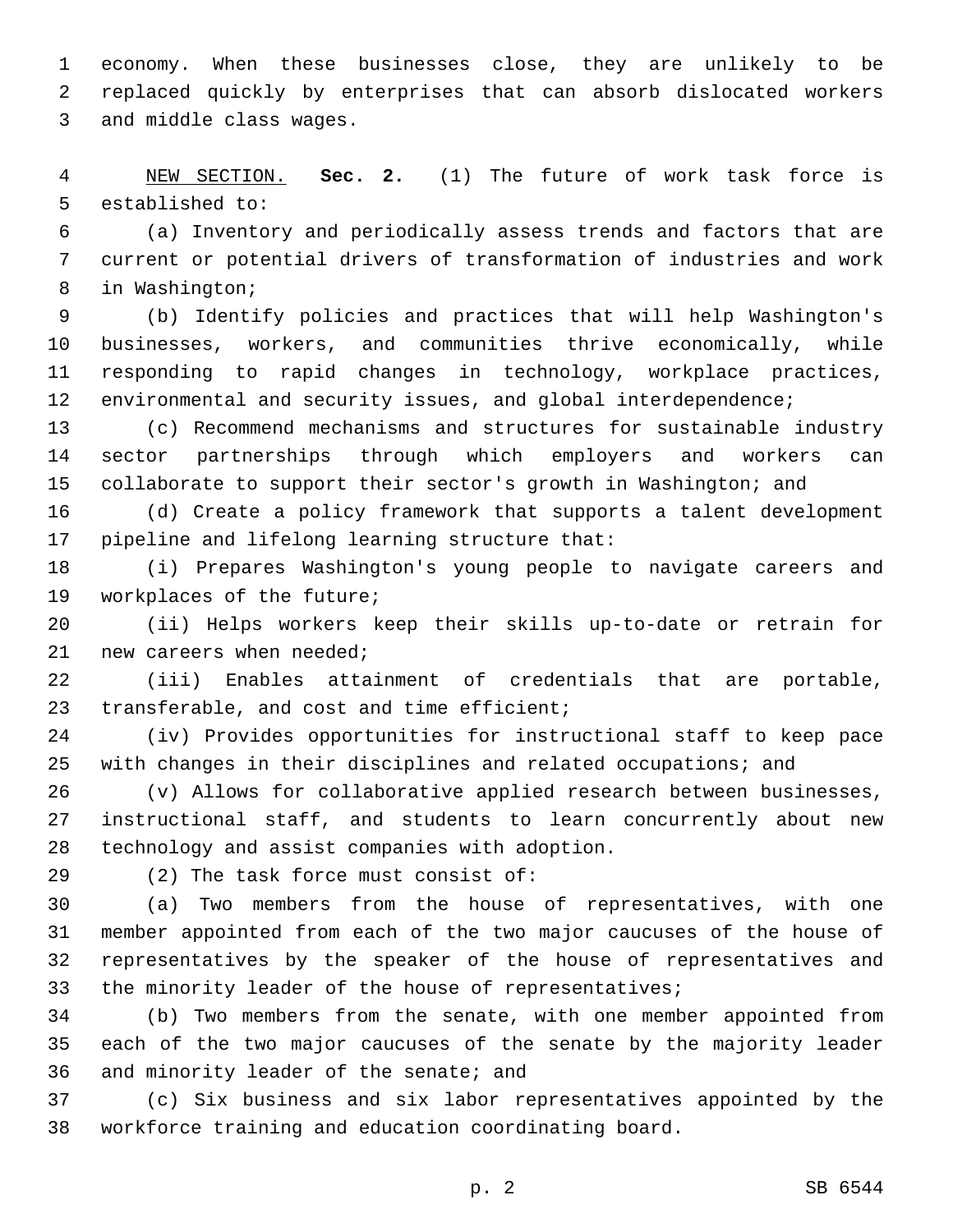(3) The task force may contract with research advisors from various disciplines in order to carry out the duties of the task 3 force.

 (4) The task force must meet at least four times a year, either in person or by any means of communication by which all persons participating in the meeting can hear each other during the meeting.

 NEW SECTION. **Sec. 3.** The future of work task force must perform the following duties:

 (1) Develop and maintain an inventory of the current and future trends and factors that drive transformation of industries and work 11 in Washington over the next twenty-five years;

 (2) Research best and promising practices from state, national, 13 and international sources, and develop case examples;

 (3) Gather input from employers and workers from the major industrial sectors of Washington, via surveys and community forums, ensuring that every region of the state is consulted;

 (4) Identify relevant metrics and recommend a possible dashboard for tracking the state's success, addressing future of work issues, including analysis of what data sets are readily available and what 20 new data might need to be collected and by whom;

 (5) Consult with public and not-for-profit organizations that support businesses or their workforce to identify policy or structural barriers that hinder the ability of not-for-profit organizations to effectively support business and workforce development in a transformational environment;

 (6) Make an initial set of recommendations and a research design report describing the plan and methods to be used by the task force 28 by December 31, 2018; and

 (7) Beginning in 2019, make an annual report to the appropriate committees of the legislature and the governor on task force activities and recommendations. The report is due December 1st of 32 each year.

 NEW SECTION. **Sec. 4.** The sum of three hundred fifty thousand dollars, or as much thereof as may be necessary, is appropriated for the fiscal year ending June 30, 2019, from the general fund to the workforce training and education coordinating board for the purposes of this act.